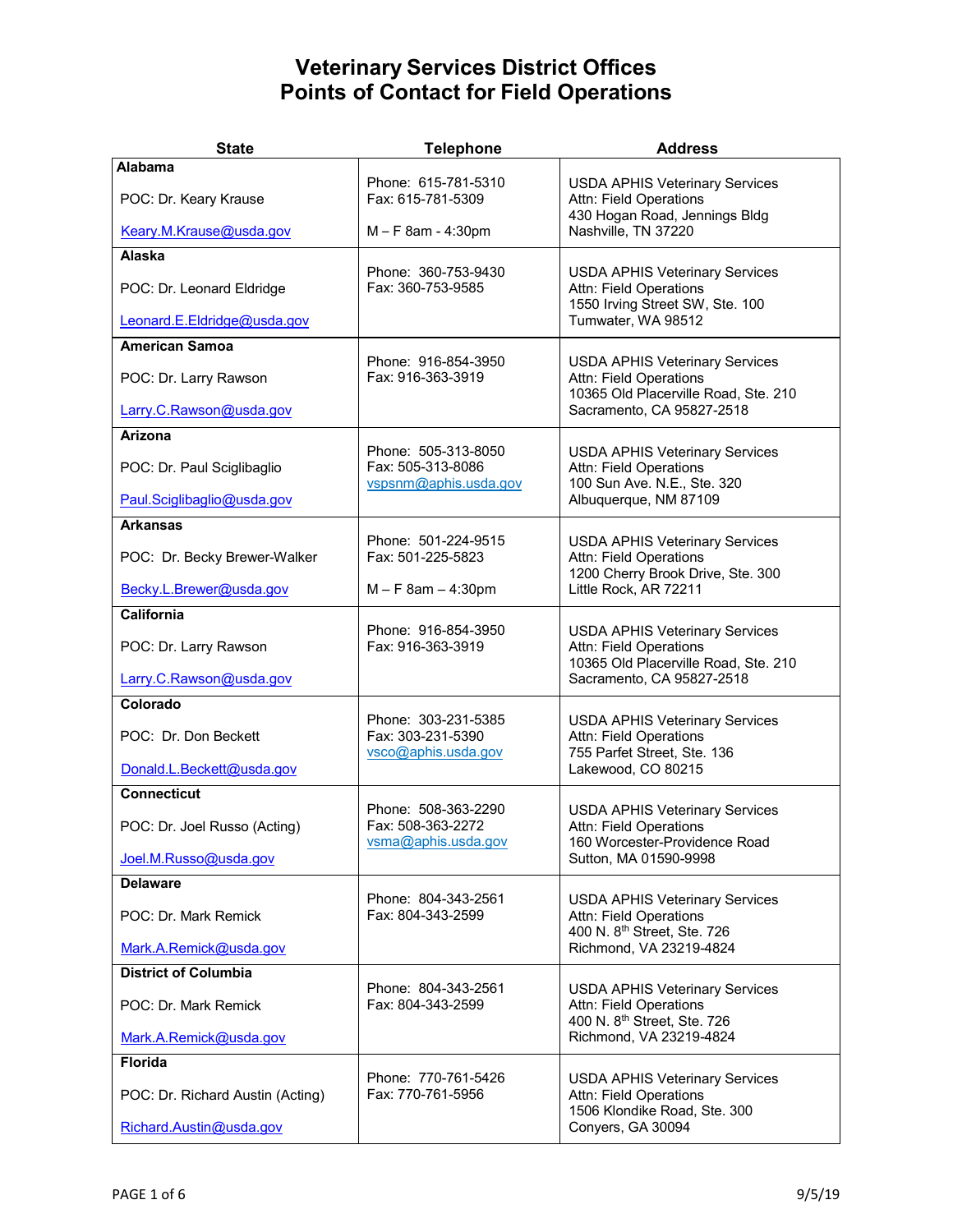| Georgia                          |                                                                   |                                                                                                              |
|----------------------------------|-------------------------------------------------------------------|--------------------------------------------------------------------------------------------------------------|
| POC: Dr. Richard Austin (Acting) | Phone: 770-761-5426<br>Fax: 770-761-5956                          | <b>USDA APHIS Veterinary Services</b><br><b>Attn: Field Operations</b><br>1506 Klondike Road, Ste. 300       |
| Richard.Austinl@usda.gov         |                                                                   | Conyers, GA 30094                                                                                            |
| Guam                             |                                                                   |                                                                                                              |
| POC: Dr. Larry Rawson            | Phone: 916-854-3950<br>Fax: 916-363-3919                          | <b>USDA APHIS Veterinary Services</b><br>Attn: Field Operations<br>10365 Old Placerville Road, Ste. 210      |
| Larry.C.Rawson@usda.gov          |                                                                   | Sacramento, CA 95827-2518                                                                                    |
| <b>Hawaii</b>                    |                                                                   |                                                                                                              |
| POC: Dr. Larry Rawson            | Phone: 916-854-3950<br>Fax: 916-363-3919                          | <b>USDA APHIS Veterinary Services</b><br>Attn: Field Operations<br>10365 Old Placerville Road, Ste. 210      |
| Larry.C.Rawson@usda.gov          |                                                                   | Sacramento, CA 95827-2518                                                                                    |
| Idaho                            |                                                                   |                                                                                                              |
| POC: Dr. Cynthia Gaborick        | Phone: 208-373-1620<br>Fax: 208-378-5637<br>vspsid@aphis.usda.gov | <b>USDA APHIS Veterinary Services</b><br>Attn: Field Operations<br>9158 W. Blackeagle Drive                  |
| Cynthia.M.Gaborick@usda.gov      |                                                                   | Boise, ID 83709                                                                                              |
| <b>Illinois</b>                  |                                                                   |                                                                                                              |
| POC: Dr. David Barber            | Phone: 317-347-3100<br>Fax: 317-347-3311<br>vsin@aphis.usda.gov   | <b>USDA APHIS Veterinary Services</b><br>Attn: Field Operations<br>5685 Lafayette Road, Ste. 400             |
| David.A.Barber@usda.gov          |                                                                   | Indianapolis, IN 46254                                                                                       |
| Indiana                          |                                                                   |                                                                                                              |
| POC: Vacant                      | Phone: 217-547-6030<br>Fax: 217-547-6031<br>vsil@aphis.usda.gov   | <b>USDA APHIS Veterinary Services</b><br>Attn: Field Operations<br>3410 Hedley Road<br>Springfield, IL 62711 |
| lowa                             |                                                                   |                                                                                                              |
| POC: Dr. Kevin Petersburg        | Phone: 515-284-4140<br>Fax: 515-284-4156                          | <b>USDA APHIS Veterinary Services</b><br>Attn: Field Operations<br>210 Walnut St, Rm 891                     |
| Kevin.L.Petersburg@usda.gov      |                                                                   | Des Moines, IA 50309                                                                                         |
| <b>Kansas</b>                    |                                                                   |                                                                                                              |
| POC: Vacant                      | Phone: 785-228-6565<br>Fax: 785-228-6570                          | <b>USDA APHIS Veterinary Services</b><br>Attn: Field Operations<br>1131 SW Winding Road, Ste. A              |
|                                  | $M - F$ 8am $- 4:30$ pm                                           | Topeka, KS 66615-3803                                                                                        |
| Kentucky                         |                                                                   |                                                                                                              |
| POC: Dr. Robert Southall         | Phone: 502-848-2040<br>Fax: 502-848-2041                          | <b>USDA APHIS Veterinary Services</b><br>Attn: Field Operations<br>105 Corporate Drive, Ste. H               |
| Robert.E.Southall@usda.gov       |                                                                   | Frankfort, KY 40601                                                                                          |
| Louisiana                        | Phone: 601-936-8591                                               |                                                                                                              |
| POC: Dr. Kenneth Angel           | Fax: 601-965-5535<br>vsmsla@aphis.usda.gov                        | <b>USDA APHIS Veterinary Services</b><br>Attn: Field Operations<br>345 Keyway Drive                          |
| Kenneth.L.Angel@usda.gov         | M - F 8am - 4:30pm                                                | Flowood, MS 39232                                                                                            |
| <b>Maine</b>                     |                                                                   |                                                                                                              |
| POC: Dr. Joel Russo (Acting)     | Phone: 508-363-2290<br>Fax: 508-363-2272<br>vsma@aphis.usda.gov   | <b>USDA APHIS Veterinary Services</b><br>Attn: Field Operations<br>160 Worcester-Providence Road             |
| Joel.M.Russo@usda.gov            |                                                                   | Sutton, MA 01590-9998                                                                                        |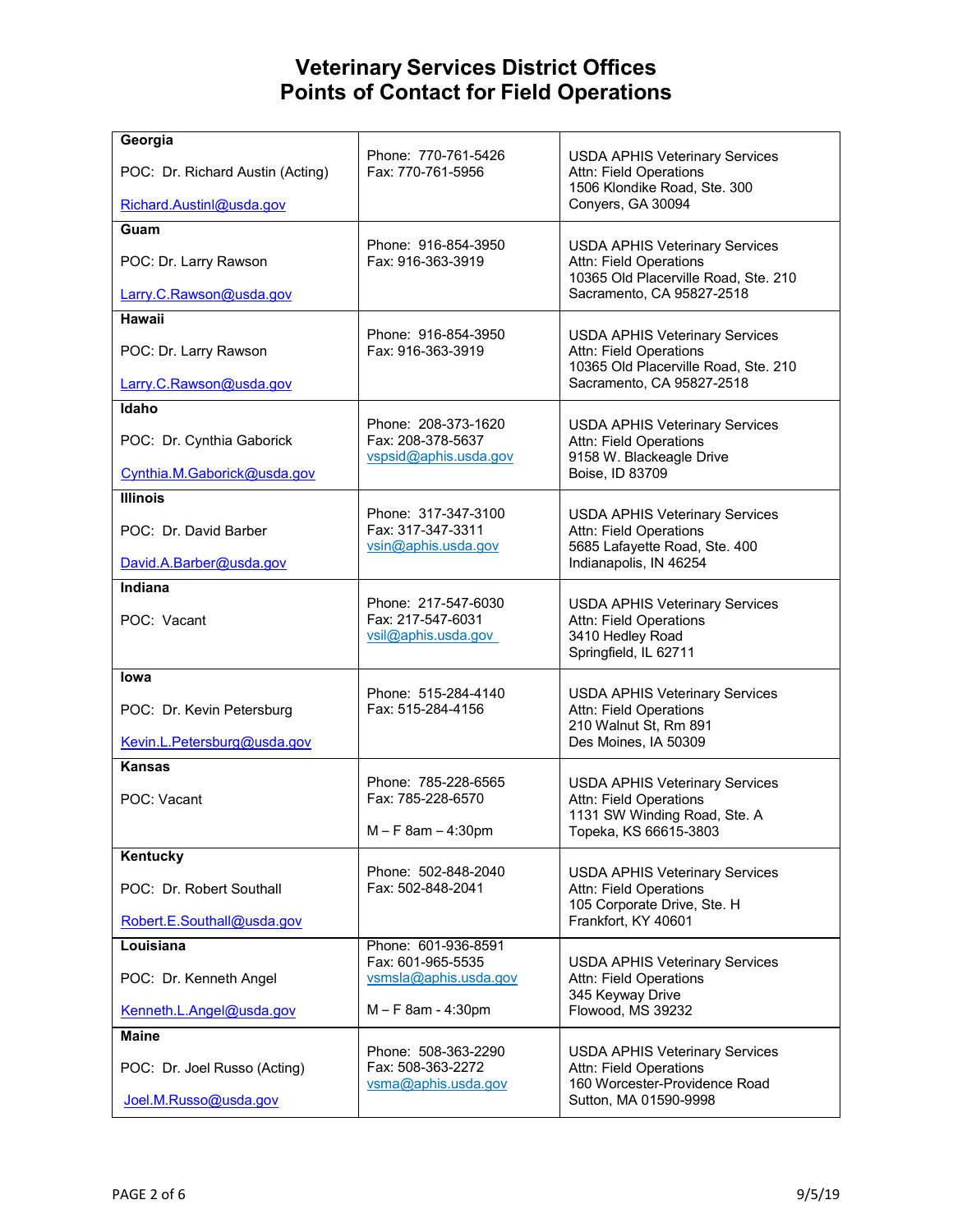| <b>Maryland</b>                |                                                                 |                                                                                                            |
|--------------------------------|-----------------------------------------------------------------|------------------------------------------------------------------------------------------------------------|
| POC: Dr. Mark Remick           | Phone: 804-343-2561<br>Fax: 804-343-2599                        | <b>USDA APHIS Veterinary Services</b><br>Attn: Field Operations<br>400 N. 8 <sup>th</sup> Street, Ste. 726 |
| Mark.A.Remick@usda.gov         |                                                                 | Richmond, VA 23219-4824                                                                                    |
| <b>Massachusetts</b>           |                                                                 |                                                                                                            |
| POC: Dr. Joel Russo (Acting)   | Phone: 508-363-2290<br>Fax: 508-363-2272<br>vsma@aphis.usda.gov | <b>USDA APHIS Veterinary Services</b><br>Attn: Field Operations<br>160 Worcester-Providence Road           |
| Joel.M.Russo@usda.gov          |                                                                 | Sutton, MA 01590-9998                                                                                      |
| <b>Michigan</b>                | Phone: 517-337-4700                                             |                                                                                                            |
| POC: Dr. Jean Ray              | Fax: 517-337-4722                                               | <b>USDA APHIS Veterinary Services</b><br>Attn: Field Operations<br>3001 Coolidge Road, Ste. 325            |
| Jean.S.Ray@usda.gov            | M - F 8am - 4:30pm                                              | East Lansing, MI 48823                                                                                     |
| <b>Minnesota</b>               |                                                                 |                                                                                                            |
| POC: Dr. Stephan Schaefbauer   | Phone: 651-234-5680<br>Fax: 651-234-5681                        | <b>USDA APHIS Veterinary Services</b><br>Attn: Field Operations<br>100 Bridgepoint Drive, Ste. 180         |
| Stephan.L.Schaefbauer@usda.gov |                                                                 | South Saint Paul, MN 55075                                                                                 |
| <b>Mississippi</b>             | Phone: 601-936-8591<br>Fax: 601-965-5535                        | <b>USDA APHIS Veterinary Services</b>                                                                      |
| POC: Dr. Kenneth Angel         | vsmsla@aphis.usda.gov                                           | Attn: Field Operations<br>345 Keyway Drive                                                                 |
| Kenneth.L.Angel@usda.gov       | M - F 8am - 4:30pm                                              | Flowood, MS 39232                                                                                          |
| <b>Missouri</b>                |                                                                 |                                                                                                            |
| POC: Dr. Terry Gosch           | Phone: 573-658-9850<br>Fax: 573-636-4384                        | <b>USDA APHIS Veterinary Services</b><br>Attn: Field Operations<br>1715 Southridge Drive                   |
| Terry.Gosch@usda.gov           | M - F 8am - 4:30pm                                              | Jefferson City, MO 65109                                                                                   |
| <b>Montana</b>                 | Phone: 406-449-2220                                             |                                                                                                            |
| POC: Dr. Scott Beutelschies    | Fax: 406-449-5439<br>vspsmt@aphis.usda.gov                      | <b>USDA APHIS Veterinary Services</b><br>Attn: Field Operations<br>208 N. Montana Avenue, Ste. 101         |
| Scott.A.Beutelschies@usda.gov  | M - F 8am - 4:30pm                                              | Helena, MT 59601-3837                                                                                      |
| <b>Nebraska</b>                |                                                                 |                                                                                                            |
| POC: Vacant                    | Phone: 402-434-2300<br>Fax: 402-434-2330                        | <b>USDA APHIS Veterinary Services</b><br>Attn: Field Operations<br>5940 S. 58 <sup>th</sup> Street         |
|                                | $M - F$ 8am $- 4:30$ pm                                         | Lincoln, NE 68516                                                                                          |
| <b>Nevada</b>                  |                                                                 |                                                                                                            |
| POC: Dr. Robert De Carolis     | Phone: 801-524-5012<br>Fax: 801-524-6898                        | <b>USDA APHIS Veterinary Services</b><br><b>Attn: Field Operations</b><br>176 North 2200 West, Ste. 230    |
| Robert.A.DeCarolis@usda.gov    |                                                                 | Salt Lake City, UT 84014                                                                                   |
| <b>New Hampshire</b>           |                                                                 |                                                                                                            |
| POC: Dr. Joel Russo (Acting)   | Phone: 508-363-2290<br>Fax: 508-363-2272<br>vsma@aphis.usda.gov | <b>USDA APHIS Veterinary Services</b><br>Attn: Field Operations<br>160 Worcester-Providence Road           |
| Joel.M.Russo@usda.gov          |                                                                 | Sutton, MA 01590-9998                                                                                      |
| <b>New Jersey</b>              |                                                                 |                                                                                                            |
| POC: Dr. Michael Kornreich     | Phone: 717-540-2763<br>Fax: 717-782-3809                        | <b>USDA APHIS Veterinary Services</b><br>Attn: Field Operations<br>2300 Vartan Way, Ste. 250               |
| Michael.A.Kornreich@usda.gov   |                                                                 | Harrisburg, PA 17110                                                                                       |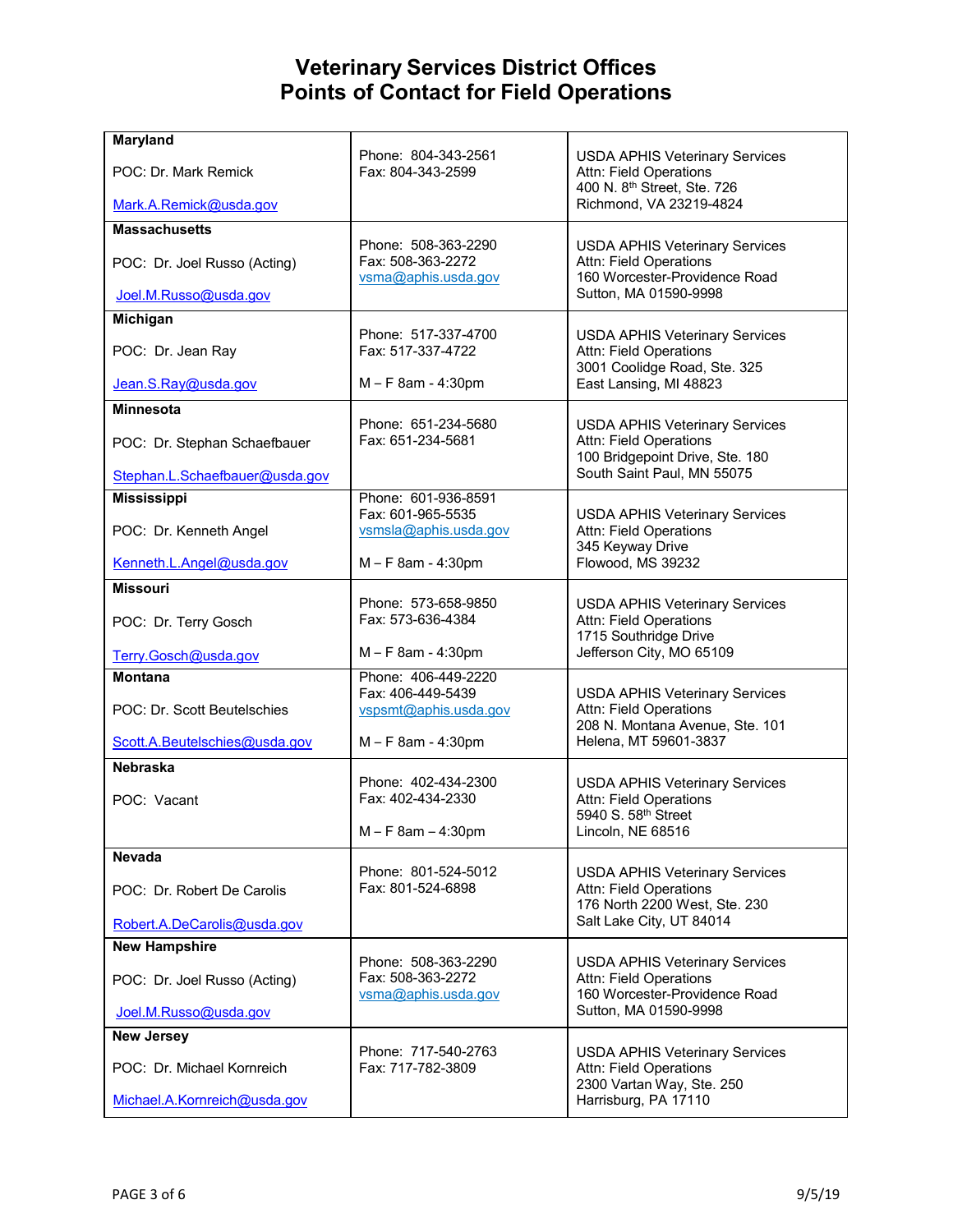| <b>New Mexico</b>               |                                                                   |                                                                                                         |
|---------------------------------|-------------------------------------------------------------------|---------------------------------------------------------------------------------------------------------|
| POC: Dr. Paul Sciglibaglio      | Phone: 505-313-8050<br>Fax: 505-313-8086<br>vspsnm@aphis.usda.gov | <b>USDA APHIS Veterinary Services</b><br>Attn: Field Operations<br>100 Sun Ave. N.E., Ste. 320          |
| Paul.Sciglibaglio@usda.gov      |                                                                   | Albuquerque, NM 87109                                                                                   |
| <b>New York</b>                 | Phone: 717-540-2763                                               |                                                                                                         |
| POC: Dr. Michael Kornreich      | Fax: 717-782-3809                                                 | <b>USDA APHIS Veterinary Services</b><br>Attn: Field Operations<br>2300 Vartan Way, Ste. 250            |
| Michael.A.Kornreich@usda.gov    |                                                                   | Harrisburg, PA 17110                                                                                    |
| <b>North Carolina</b>           | Phone: 919-855-7700<br>Fax: 919-855-7720                          | <b>USDA APHIS Veterinary Services</b>                                                                   |
| POC: Dr. Barry Meade            | vsnc@aphis.usda.gov                                               | Attn: Field Operations<br>920 Main Campus Dr., Ste. 200                                                 |
| Barry.Meade@usda.gov            | M-F 8am - 4:30pm                                                  | Raleigh, NC 27606                                                                                       |
| <b>North Dakota</b>             |                                                                   |                                                                                                         |
| POC: Dr. Lynn Tesar             | Phone: 605-224-6186<br>Fax: 605-224-8451                          | <b>USDA APHIS Veterinary Services</b><br>Attn: Field Operations<br>314 S. Henry Street, Ste. 100        |
| Lynn.A.Tesar@usda.gov           |                                                                   | Pierre, SD 57501                                                                                        |
| <b>Northern Mariana Islands</b> | Phone: 916-854-3950                                               |                                                                                                         |
| POC: Dr. Larry Rawson           | Fax: 916-363-3919                                                 | <b>USDA APHIS Veterinary Services</b><br>Attn: Field Operations<br>10365 Old Placerville Road, Ste. 210 |
| Larry.C.Rawson@usda.gov         |                                                                   | Sacramento, CA 95827-2518                                                                               |
| Ohio                            |                                                                   |                                                                                                         |
| POC: Dr. Susan Skorupski        | Phone: 614-856-4735<br>Fax: 614-866-1086<br>vsoh@aphis.usda.gov   | <b>USDA APHIS Veterinary Services</b><br>Attn: Field Operations<br>12927 Stonecreek Drive               |
| Susan.Skorupski@usda.gov        |                                                                   | Pickerington, OH 43147                                                                                  |
| <b>Oklahoma</b>                 |                                                                   |                                                                                                         |
| POC: Dr. Becky Brewer-Walker    | Phone: 405-751-1701<br>Fax: 405-751-2344                          | <b>USDA APHIS Veterinary Services</b><br>Attn: Field Operations                                         |
|                                 |                                                                   | 12304 Market Drive, Ste. A                                                                              |
| Becky.L.Brewer@usda.gov         | $M - F$ 7am - 5pm                                                 | Oklahoma City, OK 73114                                                                                 |
| Oregon                          | Phone: 360-753-9430                                               | <b>USDA APHIS Veterinary Services</b>                                                                   |
| POC: Dr. Leonard Eldridge       | Fax: 360-753-9585                                                 | Attn: Field Operations<br>1550 Irving Street SW, Ste. 100                                               |
| Leonard.E.Eldridge@usda.gov     |                                                                   | Tumwater, WA 98512                                                                                      |
| Pennsylvania                    |                                                                   |                                                                                                         |
| POC: Dr. Michael Kornreich      | Phone: 717-540-2763<br>Fax: 717-782-3809                          | <b>USDA APHIS Veterinary Services</b><br>Attn: Field Operations<br>2300 Vartan Way, Ste. 250            |
| Michael.A.Kornreich@usda.gov    |                                                                   | Harrisburg, PA 17110                                                                                    |
| <b>Puerto Rico</b>              |                                                                   |                                                                                                         |
| POC: Dr. Fred Soltero           | Phone: 787-766-6050<br>Fax: 787-766-5159                          | <b>USDA APHIS Veterinary Services</b><br>Attn: Field Operations<br>654 Munoz Rivera Avenue, Ste. 700    |
| Fred.V.Soltero@usda.gov         |                                                                   | San Juan, Puerto Rico 00918                                                                             |
| <b>Rhode Island</b>             |                                                                   |                                                                                                         |
| POC: Dr. Joel Russo (Acting)    | Phone: 508-363-2290<br>Fax: 508-363-2272<br>vsma@aphis.usda.gov   | <b>USDA APHIS Veterinary Services</b><br>Attn: Field Operations<br>160 Worcester-Providence Road        |
| Joel.M.Russo@usda.gov           |                                                                   | Sutton, MA 01590-9998                                                                                   |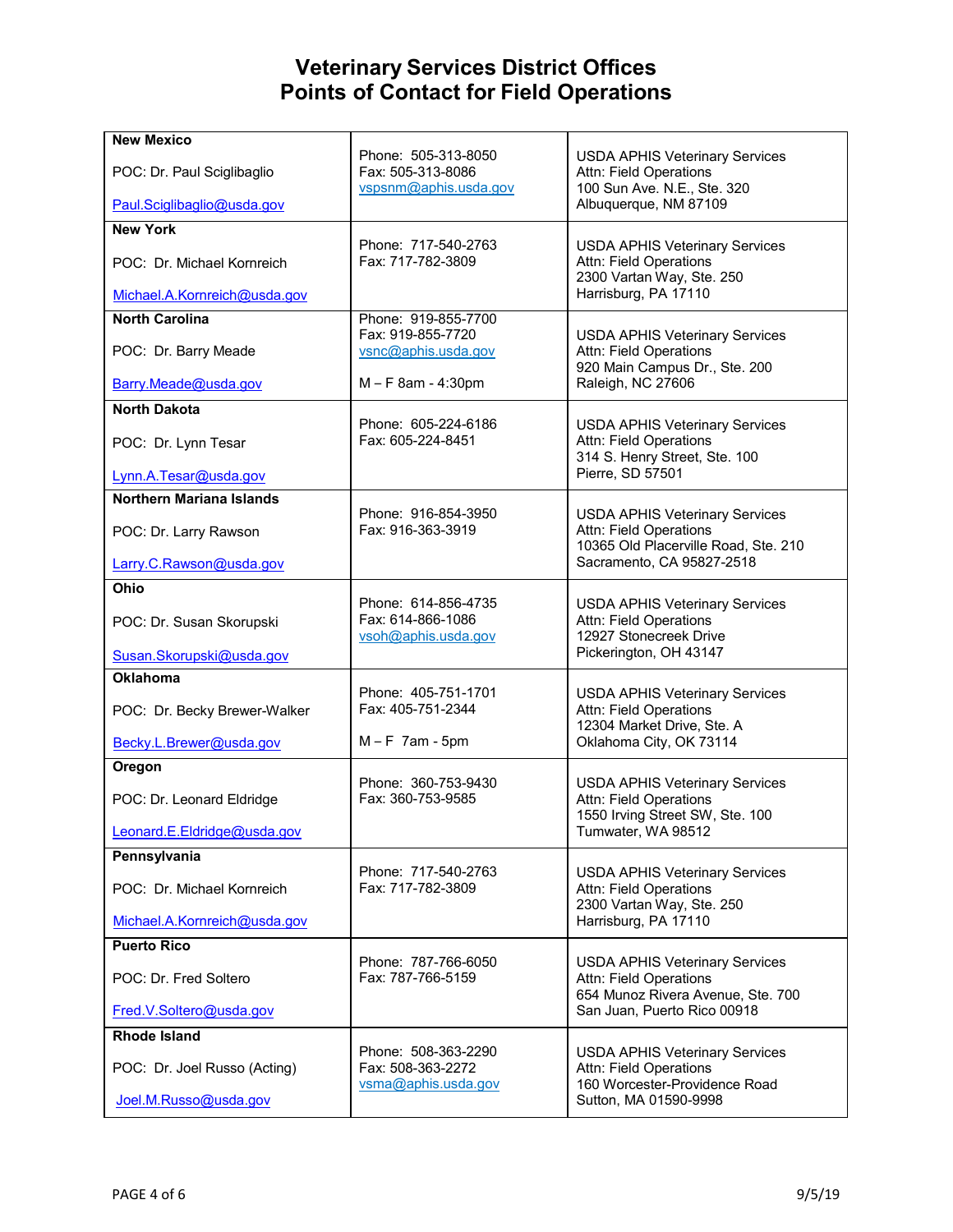| <b>South Carolina</b>        |                                                                 |                                                                                                    |
|------------------------------|-----------------------------------------------------------------|----------------------------------------------------------------------------------------------------|
| POC: Dr. Barry Meade         | Phone: 803-462-2910<br>Fax: 803-788-2102                        | <b>USDA APHIS Veterinary Services</b><br>Attn: Field Operations<br>9600 Two Notch Road, Ste. 10    |
| Barry.Meade@usda.gov         |                                                                 | Columbia, SC 29223                                                                                 |
| <b>South Dakota</b>          | Phone: 605-224-6186                                             |                                                                                                    |
| POC: Dr. Lynn Tesar          | Fax: 605-224-8451                                               | <b>USDA APHIS Veterinary Services</b><br>Attn: Field Operations<br>314 S. Henry Street, Ste. 100   |
| Lynn.A.Tesar@usda.gov        |                                                                 | Pierre, SD 57501                                                                                   |
| <b>Tennessee</b>             | Phone: 615-781-5310                                             | <b>USDA APHIS Veterinary Services</b>                                                              |
| POC: Dr. Keary Krause        | Fax: 615-781-5309                                               | Attn: Field Operations<br>430 Hogan Road, Jennings Bldg                                            |
| Keary.M.Krause@usda.gov      | M - F 8am - 4:30pm                                              | Nashville, TN 37220                                                                                |
| <b>Texas</b>                 |                                                                 |                                                                                                    |
| POC: Dr. Michael Pruitt      | Phone: 512-383-2400<br>Fax: 512-916-5197                        | <b>USDA APHIS Veterinary Services</b><br>Attn: Field Operations<br>903 San Jacinto Blvd., Rm. 220  |
| Mike.R.Pruitt@usda.gov       | M-F 7:30am - 4pm                                                | Austin, TX 78701                                                                                   |
| <b>Utah</b>                  |                                                                 |                                                                                                    |
| POC: Dr. Robert De Carolis   | Phone: 801-524-5012<br>Fax: 801-524-6898                        | <b>USDA APHIS Veterinary Services</b><br>Attn: Field Operations<br>176 North 2200 West, Ste. 230   |
| Robert.A.DeCarolis@usda.gov  |                                                                 | Salt Lake City, UT 84014                                                                           |
| <b>Vermont</b>               |                                                                 |                                                                                                    |
| POC: Dr. Joel Russo (Acting) | Phone: 508-363-2290<br>Fax: 508-363-2272<br>vsma@aphis.usda.gov | <b>USDA APHIS Veterinary Services</b><br>Attn: Field Operations<br>160 Worcester-Providence Road   |
| Joel.M.Russo@usda.gov        |                                                                 | Sutton, MA 01590-9998                                                                              |
| <b>Virgin Islands</b>        |                                                                 |                                                                                                    |
|                              | Phone: 803-462-2910                                             | <b>USDA APHIS Veterinary Services</b>                                                              |
| POC: Dr. Barry Meade         | Fax: 803-788-2102                                               | Attn: Field Operations<br>9600 Two Notch Road, Ste. 10                                             |
| Barry.Meade@usda.gov         |                                                                 | Columbia, SC 29223                                                                                 |
| Virginia                     | Phone: 804-343-2560                                             |                                                                                                    |
| POC: Dr. Mark Remick         | Fax: 804-343-2599                                               | <b>USDA APHIS Veterinary Services</b><br>Attn: Field Operations                                    |
|                              | $M - F$ 8am - 4:30pm                                            | 400 N. 8th Street, Ste. 726                                                                        |
| Mark.A.Remick@usda.gov       |                                                                 | Richmond, VA 23219-4824                                                                            |
| Washington                   |                                                                 |                                                                                                    |
| POC: Dr. Leonard Eldridge    | Phone: 360-753-9430<br>Fax: 360-753-9585                        | <b>USDA APHIS Veterinary Services</b><br>Attn: Field Operations<br>1550 Irving Street SW, Ste. 100 |
| Leonard.E.Eldridge@usda.gov  |                                                                 | Tumwater, WA 98512                                                                                 |
| <b>West Virginia</b>         | Phone: 919-855-7700                                             |                                                                                                    |
| POC: Dr. Barry Meade         | Fax: 919-855-7720<br>vsnc@aphis.usda.gov                        | <b>USDA APHIS Veterinary Services</b><br>Attn: Field Operations<br>920 Main Campus Drive, Ste. 200 |
| Barry.Meade@usda.gov         | M - F 8am - 4:30pm                                              | Raleigh, NC 27606                                                                                  |
| Wisconsin                    |                                                                 |                                                                                                    |
| POC: Dr. Kevin Petersburg    | Phone: 515-284-4140<br>Fax: 515-284-4156                        | <b>USDA APHIS Veterinary Services</b><br>Attn: Field Operations<br>210 Walnut St, Rm 891           |
| Kevin.L.Petersburg@usda.gov  |                                                                 | Des Moines, IA 50309                                                                               |